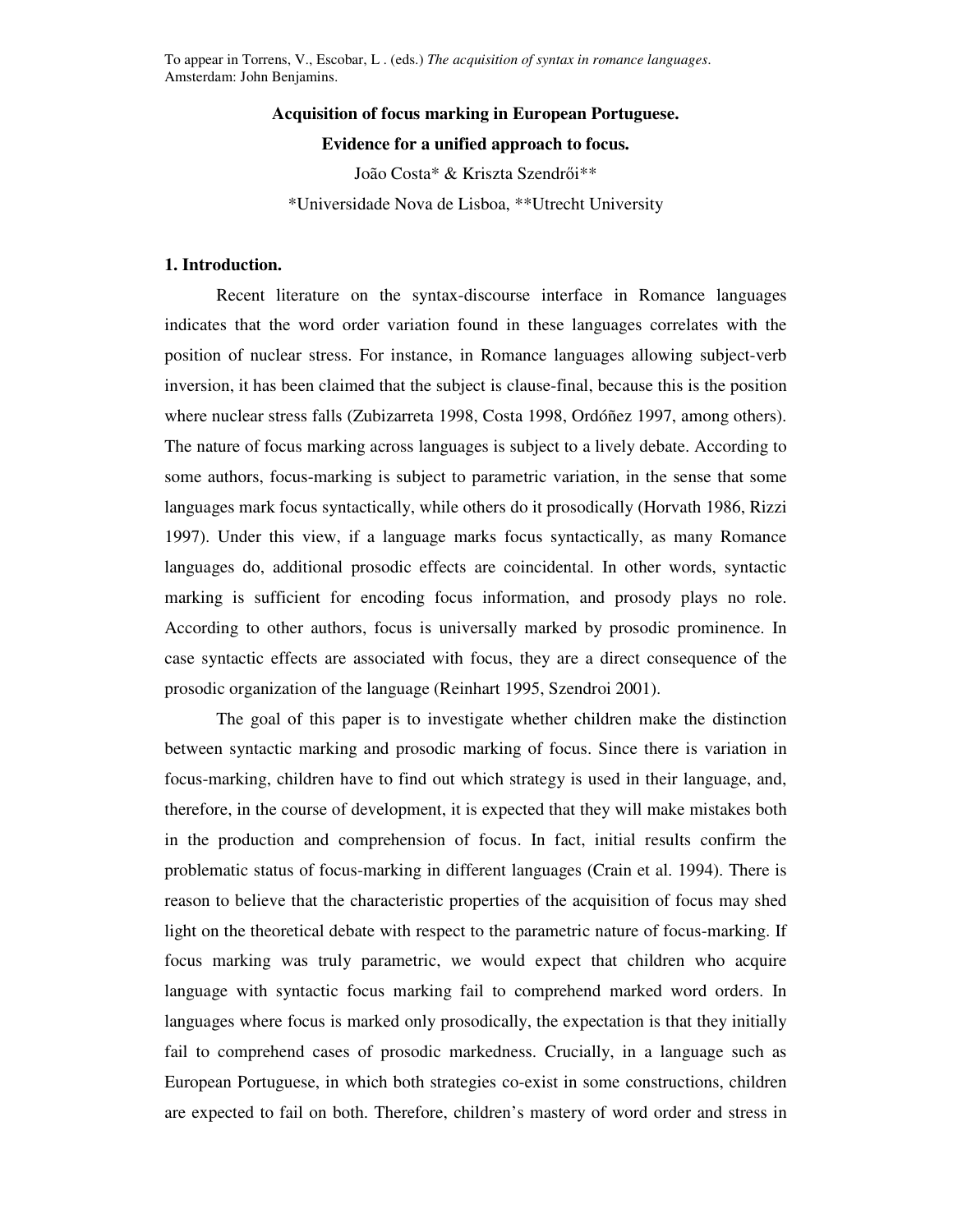focus contexts provides a good testing ground for the comparison between the two approaches to focus.

The paper is organized as follows:

In section 2, we present the basic differences between two views on focus marking, the parametric view (e.g. Horvath  $1986$ )<sup>1</sup> and the interface theory (Reinhart 1995, to appear), spelling out some of the predictions made by each of them for a language like European Portuguese, in which, in some specific constructions, stressshift and word-order changes co-exist as strategies for marking focus.

In section 3, we explain how research on language acquisition may contribute to shed some light on the debate on focus.

In section 4, the results of an experiment on the comprehension of focus marking strategies by Portuguese children are presented.

Section 5 presents the main conclusions of the experiment.

# **2. The debate on the nature of focus.**

There is no consensus in the literature regarding the nature of focus marking in languages. According to some authors, as in Horvath (1986) and Rizzi (1997), focus is to be understood as a syntactic feature that may or may not correspond to a functional category, depending on the analysis. According to this view, languages in which there is syntactic movement for focus reasons, this type of movement occurs for identification or checking of a focus feature. If a language does not exhibit this type of movement, this is due to a parametric split between languages related to the grammar component in which focus is marked. This type of parametric approach is made explicit in Horvath (1995), who formulates it as follows:

## (1) **Focus parameter:**

- 1. nature of the feature:
- (i) freely occurring, i.e. not vs. (ii) assigned by a specific  $X^0$ transferred from another category (Hungarian) category (English)
- 2. what  $X^0$  functional category of the clause is the assigner, i.e. the source of the feature

<sup>&</sup>lt;sup>1</sup> Cf. Horvath (2000, 2004) for a different approach.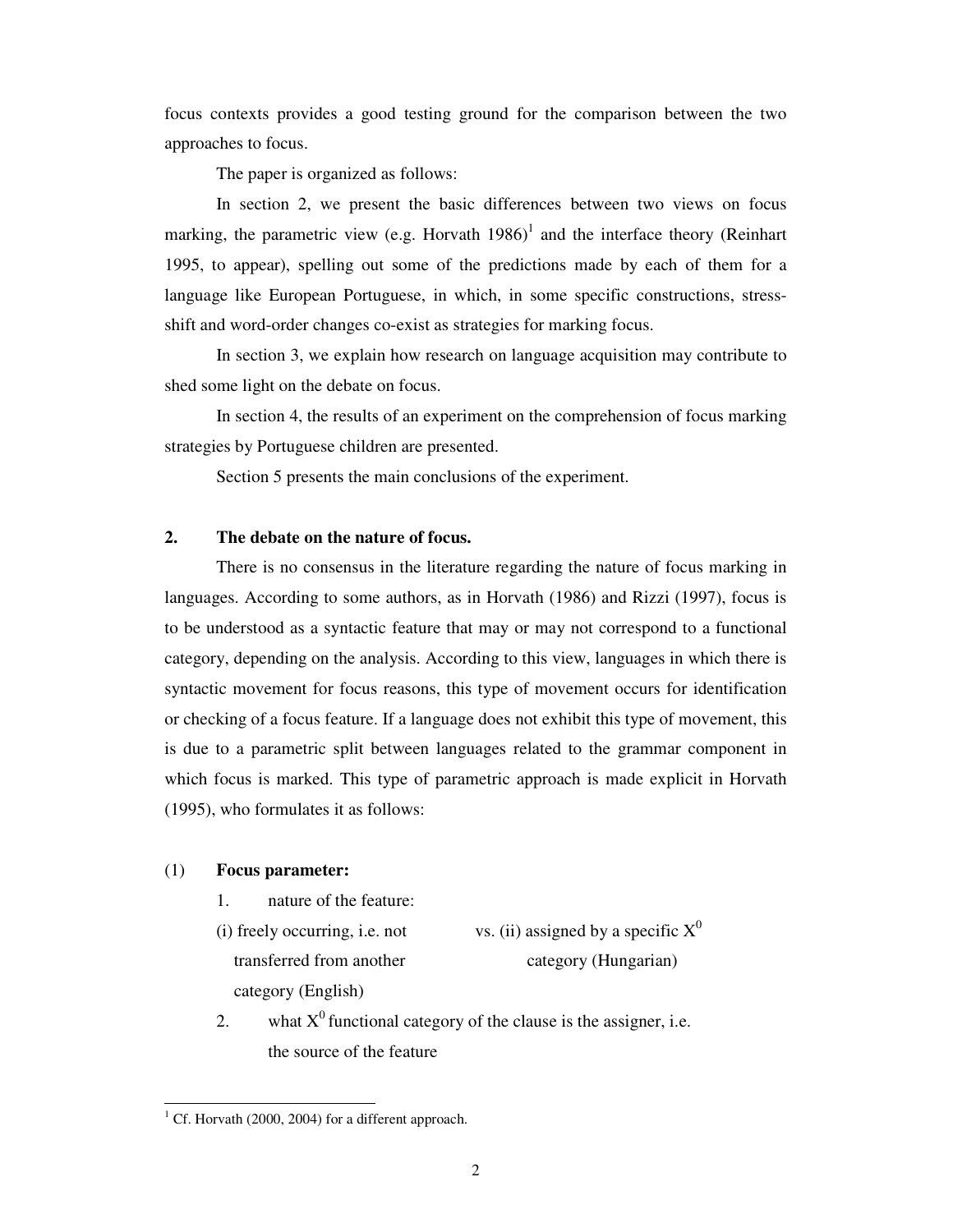- 3. whether the feature-assigning category needs to be lexicalized
- 4. the mode/nature of the process of feature-assignment: (i) feature transfer
	- (ii) Spec-head agreement

According to this type of formulation, a difference between Hungarian and English is whether focus is marked syntactically or prosodically. In what follows, we will refer to this view on focus as the **parametric view**. The assumption that languages split in the nature of focus marking (syntactic vs. prosodic) leads the parametric view to make some problematic predictions. If a language marks focus syntactically, additional prosodic effects are coincidental. This is problematic, since it is known that languages may resort to both prosodic and syntactic strategies or to prosodic strategies alone for marking focus, but, typologically, there appears to be no language that resorts to syntax alone, as mentioned in Givón (1990). In order to illustrate this problem, we can mention the case of Hungarian. According to Szendrői (2001), the target of focus movement is the place where nuclear sentence stress falls in Hungarian. According to the parametric view, this behaviour is coincidental and, therefore, left unexplained. It is also known that some languages resort to both prosodic and syntactic strategies in different syntactic environments. Consider the case of focalized possessives in European Portuguese (Castro and Costa 2003). Cardinaletti (1998) shows that post-nominal possessives in Italian are used in definite contexts, only if they are focussed. In Portuguese, unlike in Italian, a focalized possessive is not post-nominal. Rather, the focussed possessive in pre-nominal position receives a marked stress. This difference between the two languages is illustrated in (2) and (3), where capital letters signal prosodic proeminence:

(2) *Italian*

- a. il mio libro (non-focused possessive) the my book
- b. il libro MIO (focused possessive) the book my "my book"
- (3) *European Portuguese*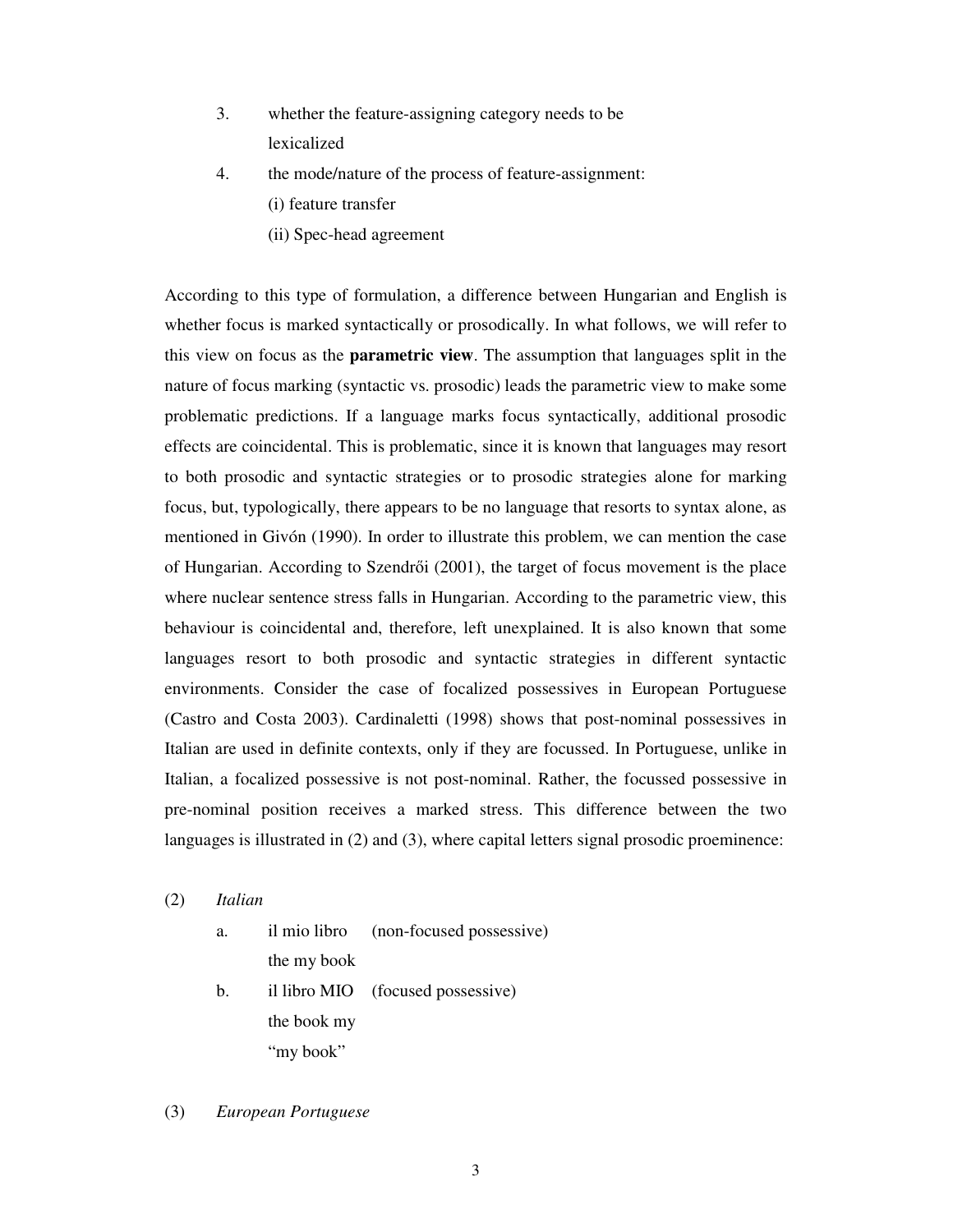- a. o meu livro (non-focused possessive) the my book
- b. \*o livro MEU the book my
- b'. o MEU livro (focused possessive) the my book "my book"

The case of possessives in European Portuguese is an instance of stress-shift in a language that typically marks focus syntactically, as most Romance languages do. If the type of focus marking were a consequence of a parametric split between languages, it should not vary with the type of construction at stake within the same language. $2$ 

The parametric view contrasts with the **Interface Theory**, as proposed in Reinhart (1995, to appear). According to this author, languages always mark focus prosodically. Under this view, syntactic movement does not operate for the sake of licensing a syntactic focus feature, but rather in order to place a focused constituent in the position where nuclear sentence stress falls. If, for some reason, the syntax is unable to perform this, stress shift is required. Accordingly, stress shift is a costly operation requiring reference set computation at the interface (Reinhart 1995, to appear). The basic idea of this approach is that stress-shift is an uneconomical operation requiring that one determines whether there is no syntactic derivation satisfying the same purposes without involving the superfluous operation of stress-shift. Consider the following example, taken from Reinhart (1999). Let us start by defining focus set of IP as consisting of the constituents containing the main stress of IP. Thus, for a sentence like (4) uttered with neutral stress (assigned independently of focus), the focus set is the one indicated below:

# (4)  $\left[$  [IP My neighbour is building a DESK] Focus set: {IP, VP, Object}

Now, suppose that, for some reason, one wants to focus the verb alone. In that case, (4) is not good enough, since the verb alone is not part of the focus set. Stress-shift must apply, as shown in (5).

 $2^2$  Cf. Costa and Figueiredo Silva (to appear) for further discussion.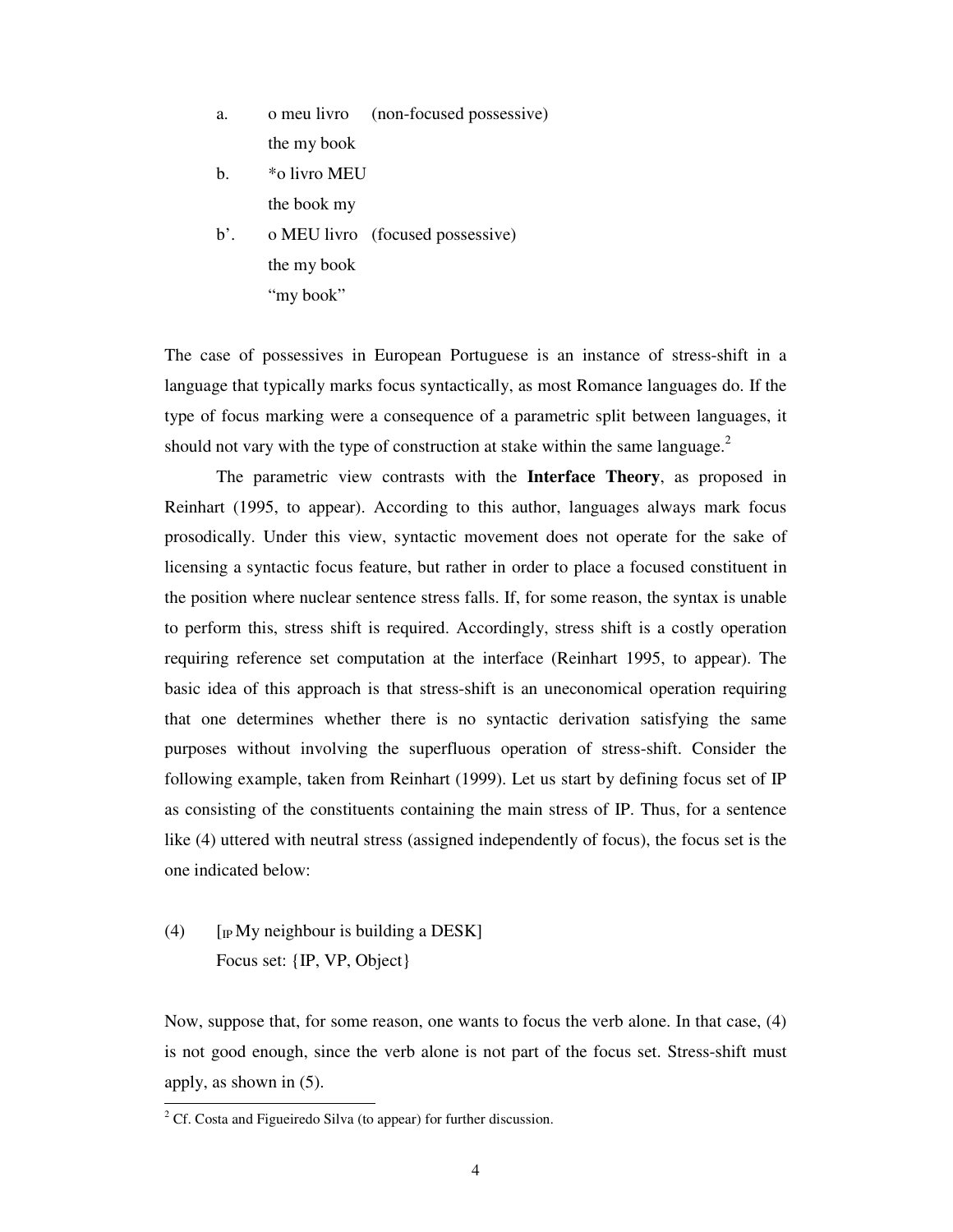# (5)  $\left[$  [IP My neighbour is BUILDING a desk] Focus set: {IP, VP, V}

Since part of the focus set of  $(5)$  coincides with the focus set of  $(4)$ , it must be computed whether there is no alternative without stress shift for the specific focus purposes. It is clear that reference-set computation is involved, since otherwise (4) and (5) would be equally good in IP-focus and VP-focus contexts, contrary to fact.

Costa (2004) and Szendrői (2004) independently argue that the apparent stressdriven movement in the syntax is an operation available for free, hence not imposing computational cost. In order to illustrate this claim, consider the case of subject-verb inversion in European Portuguese. As in other Romance languages, the subject may occur inverted if it is focused. Its position will then coincide with the position where sentence nuclear stress falls. Costa (2004) argues, based on locality effects, that this position for the subject is made available in the syntax whenever Case can be licensed under Agree. In other words, its position is not dependent on interpretation matters, but rather on different strategies for syntactic licensing.

The interface theory of focus crucially predicts that both syntactic and prosodic strategies may co-exist in the same language. In fact, this is the case of European Portuguese in certain constructions. Apart from the case of possessives illustrated above, it can be shown that in ditransitive constructions narrow focus on the object may be obtained either by stressing it in-situ, shifting the stress from its normal clause-final position (5b), or by placing the direct object in clause-final position (5c):

- (6) a. O João só atirou a cadeira ao Pedro. (Focus on VP or on Indirect Object) the João only threw the chair to the Pedro "João only threw the chair to Pedro"
	- b. O João só atirou A CADEIRA ao Pedro. (Focus on Direct Object) the João only threw the chair to the Pedro "It was only the chair that João threw to Pedro"
	- c. O João só atirou ao Pedro a cadeira. (Focus on Direct Object, neutral) the João only threw to the Pedro the chair "It was only the chair that João threw to Pedro"

5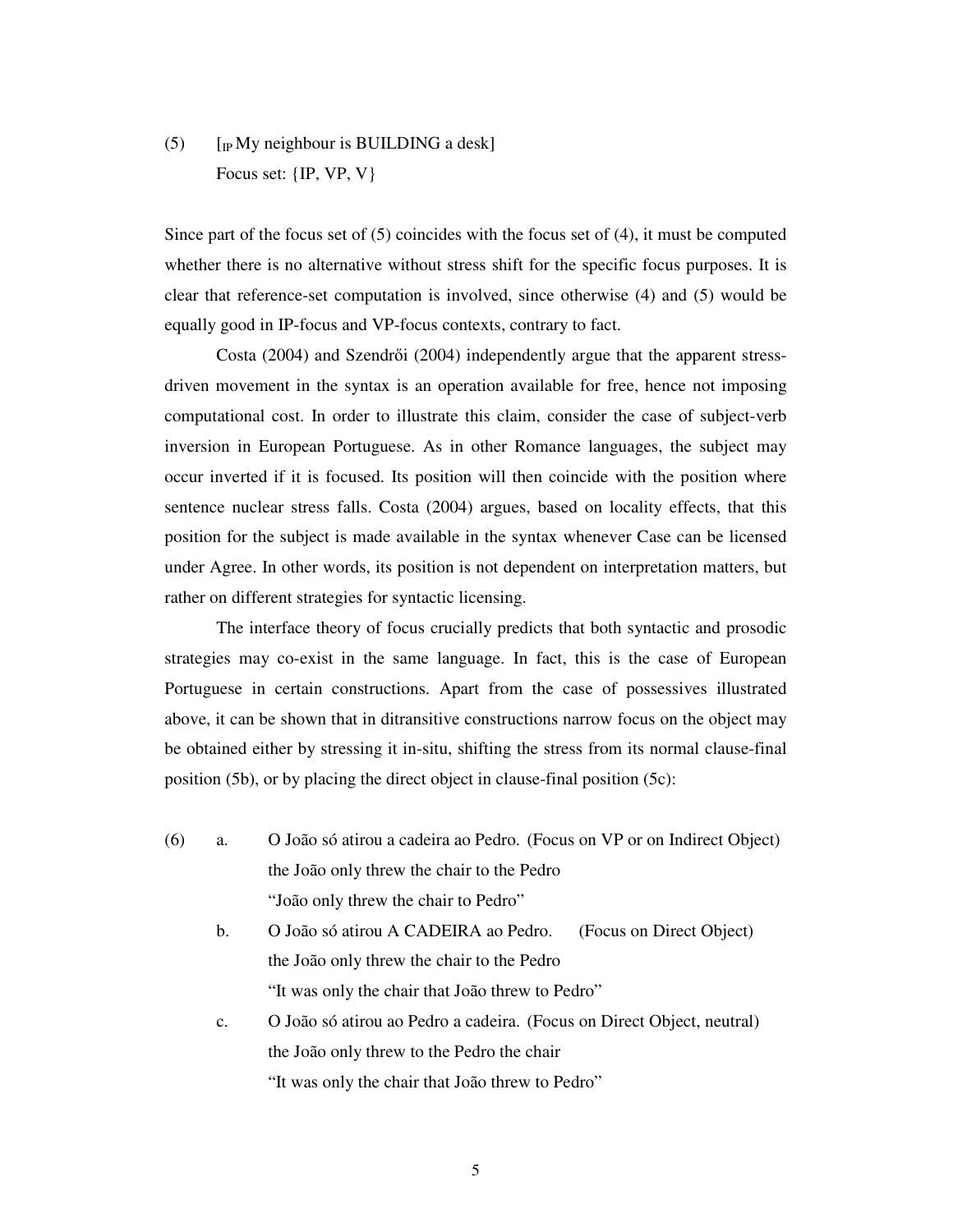According to the Interface Theory, only (5b) involves reference set computation, since its focus set includes the VP, and requires comparison with (5c). Therefore, (5b) is ruled out at the interface with a VP-focus interpretation, and is computationally more costly. This difference will become relevant shortly for testing children's behaviour to the two different types of focus.<sup>3</sup>

#### **3. Contribution from acquisition for the debate on focus.**

In what follows, we intend to investigate whether children make the distinction between syntactic marking and prosodic marking of focus. Since there is crosslinguistic variation in focus-marking, children have to find out which strategy is used in their language, and, therefore, in the course of development, it is expected that they will make mistakes both in the production and comprehension of focus. In fact, initial results confirm the problematic status of focus-marking in different languages (Crain et al. 1994). There is reason to believe that the characteristic properties of the acquisition of focus may shed light on the theoretical debate with respect to the parametric nature of focus-marking. If focus marking was truly parametric, we would expect that children who acquire language with syntactic focus marking fail to comprehend marked word orders. In languages where focus is marked only prosodically, the expectation is that they initially fail to comprehend cases of prosodic markedness. Crucially, in a language such as Portuguese, in which both strategies co-exist, children are expected to fail on both. Therefore, children's mastery of word order and stress in focus contexts provides a good testing ground for the comparison between the two approaches to focus.

An experiment run for Dutch by Szendrői (2003) reveals that children fail to interpret stress-shift in ditransitive constructions as a strategy for assigning narrow focus to a direct object. Instead, to a Dutch sentence patterning like (5b), they assign a VP-focus reading. This shows that stress shift is problematic in a language that uses it for marking focus. This behaviour is expected under the interface view on focus, since stress-shift requires reference set computation at the interface and additional working capacities. The assignment of VP-focus interpretation straightforwardly follows from the Subset Principle (Crain et al. 1994) and reveals that children fail to assign the relevant interpretation to stress-shift.

 $3$  Actually, under the interface theory (5b) should be ruled out, given the less costly alternative (5c). In Costa (2004), it is argued that the two co-exist for independent reasons due to binding effects in ditransitive constructions. This matter must be subject to further research.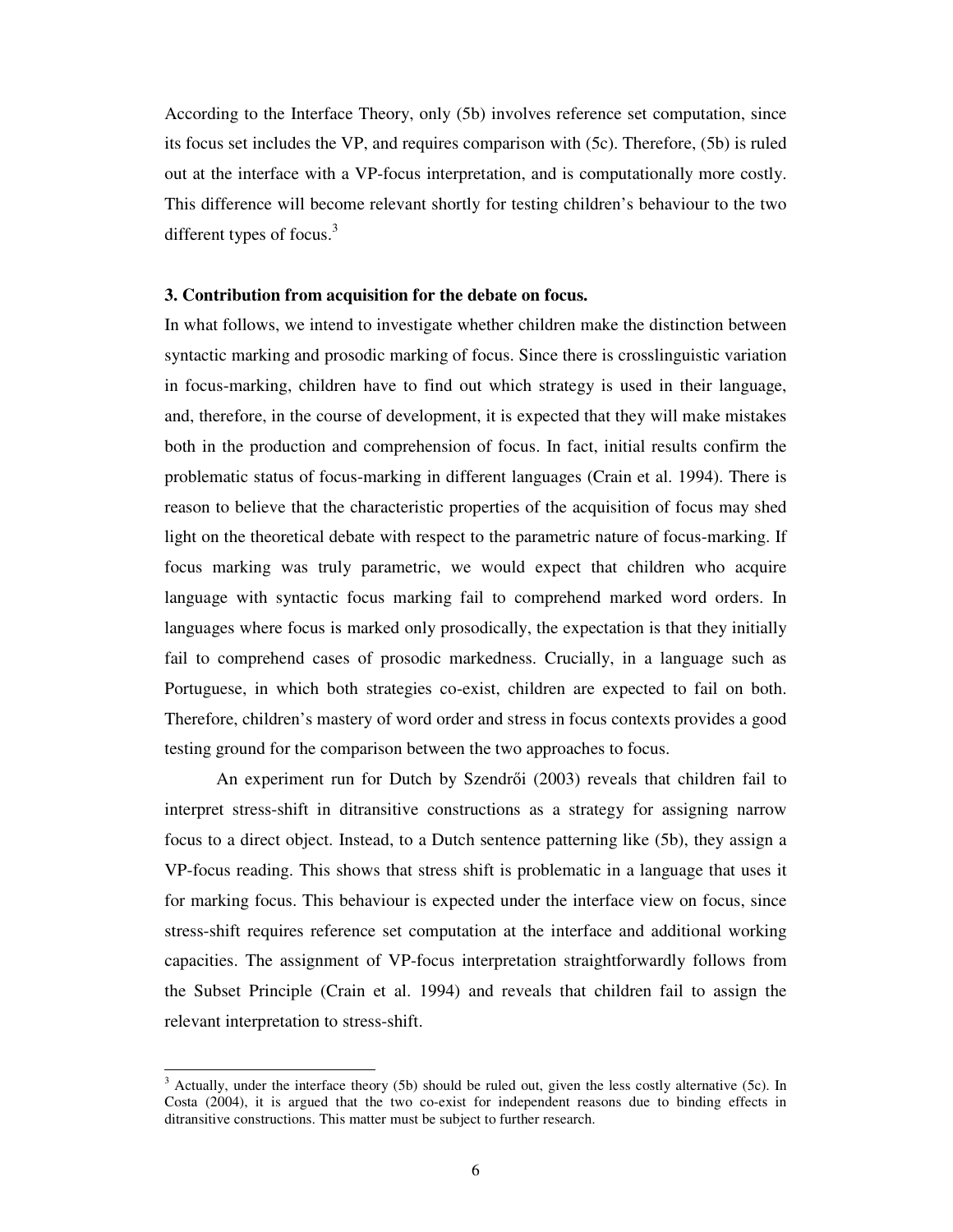Elaborating on these results, it becomes relevant to ask whether children also have problems in comprehending the effects of word order variation related to focus. The case of European Portuguese ditransitives is of particular interest, since it may contribute to compare the parametric view and the interface theory discussed in the previous section. Let us then consider the predictions made by each approach for acquisition.

Under the interface theory, children are expected to exhibit different behaviours when exposed to syntactic or marked prosodic focus marking. Since, according to what we have demonstrated above, only stress shift requires reference set computation at the interface, stress-shift is the only strategy expected to be problematic.

On the contrary, under the parametric view, since stress-shift is a strategy for marking focus parallel to the syntactic strategy, just reflecting different settings of the same parameter, children are expected to have problems with syntactic focus marking, since it is known from previous studies that they do have problems with interpreting stress-shift (cf. Szendrői (2003) for Dutch, and Crain et al. (1994) for English). Since, to our knowledge, children's sensitivity to stress-shift as a strategy for focus-marking has not been tested for European Portuguese, it is not clear whether the results will match those obtained for English or Dutch, but it is clear that the parametric view predicts no contrast in behaviour, since the two strategies follow from one single setting for the focus-parameter.

Bearing these predictions in mind, we will present, in the next section, the results of an experiment conducted with Portuguese children in order to test their behaviour under the two relevant conditions: stress-shift and word order change.

## **4. Experiment on the comprehension of focus marking strategies.**

#### **4.1. Methodology.**

We conducted a truth-value judgement task with 21 normally developing children aged between 3 yrs 11 mo and 5 yrs 9 mo (average age 4 yrs 11 mo) and 6 adult controls. Two subjects were excluded, since one did not understand the task and another one had a yes-bias. The task was modelled after Gualmini et al. (2002). It consisted of a story acted out with props, followed by a statement by a puppet. The child's task is to determine whether the puppet's statement was true or false.

The conditions tested were: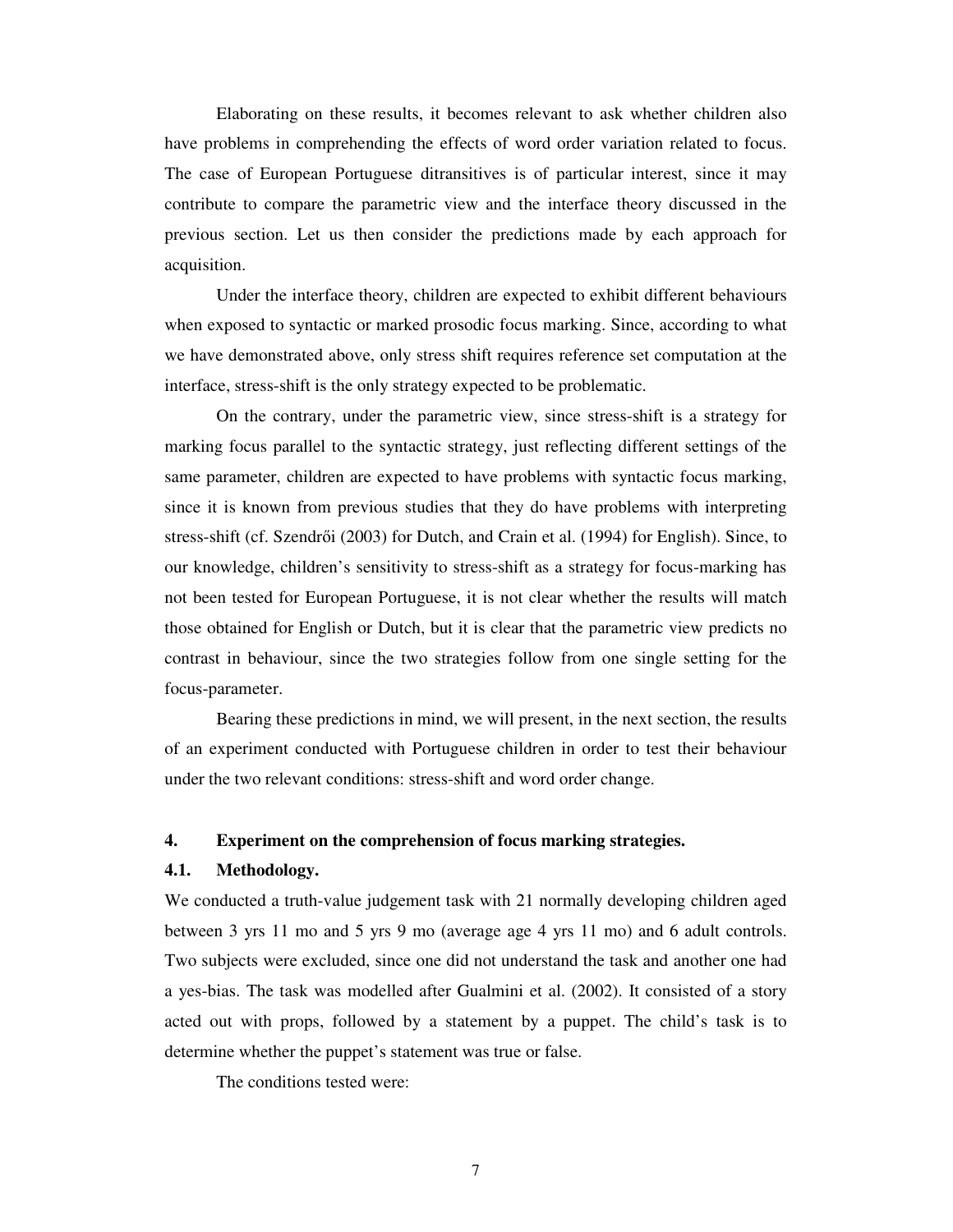- a) **Condition 1:** Word order change the aim of this condition was to test whether children have problems comprehending focus-related word order change.
- b) **Condition 2:** Stress-shift the aim of this condition was to determine whether Szendrői's (2003) results for Dutch are reproduced in European Portuguese, that is, detect whether children fail to comprehend focusrelated stress-shift.
- c) **Condition 3:** Control the control condition was included in order to show that children do not have problems with unmarked stress and unmarked word order.

The tested sentences all included the focus-sensitive operator 'só' (*only*) in a preverbal position. The reason for this is that otherwise changes in focus do not give rise to truthconditional differences. Examples of the test items are given in (7):

- (7) *Condition 1:*
	- a. O Tigre só deu ao Piglet o jogo.

Tigger only gave to Piglet the game.

"It was only the game that Tigger gave to Piglet"

# *Condition 2:*

b. O Tigre só deu O JOGO ao Piglet.

Tigger only gave the game to Piglet

"It was only the game that Tigger gave to Piglet"

*Condition 3:*

- c. Só caiu o Pooh.
	- Only fell Pooh
	- "Only Pooh fell" or "Pooh only fell"

The context stories were designed in such a way that adult-like competence was reflected by a yes-answer. Six stories were used: one per condition and three fillers.

## **4.2. Expected results.**

Crain et al. (1994) show that, in the case of focus ambiguity, children, unlike adults, opt for the widest possible interpretation. According to the authors, this is due to the semantic subset principle. Since the widest interpretation entails the other possible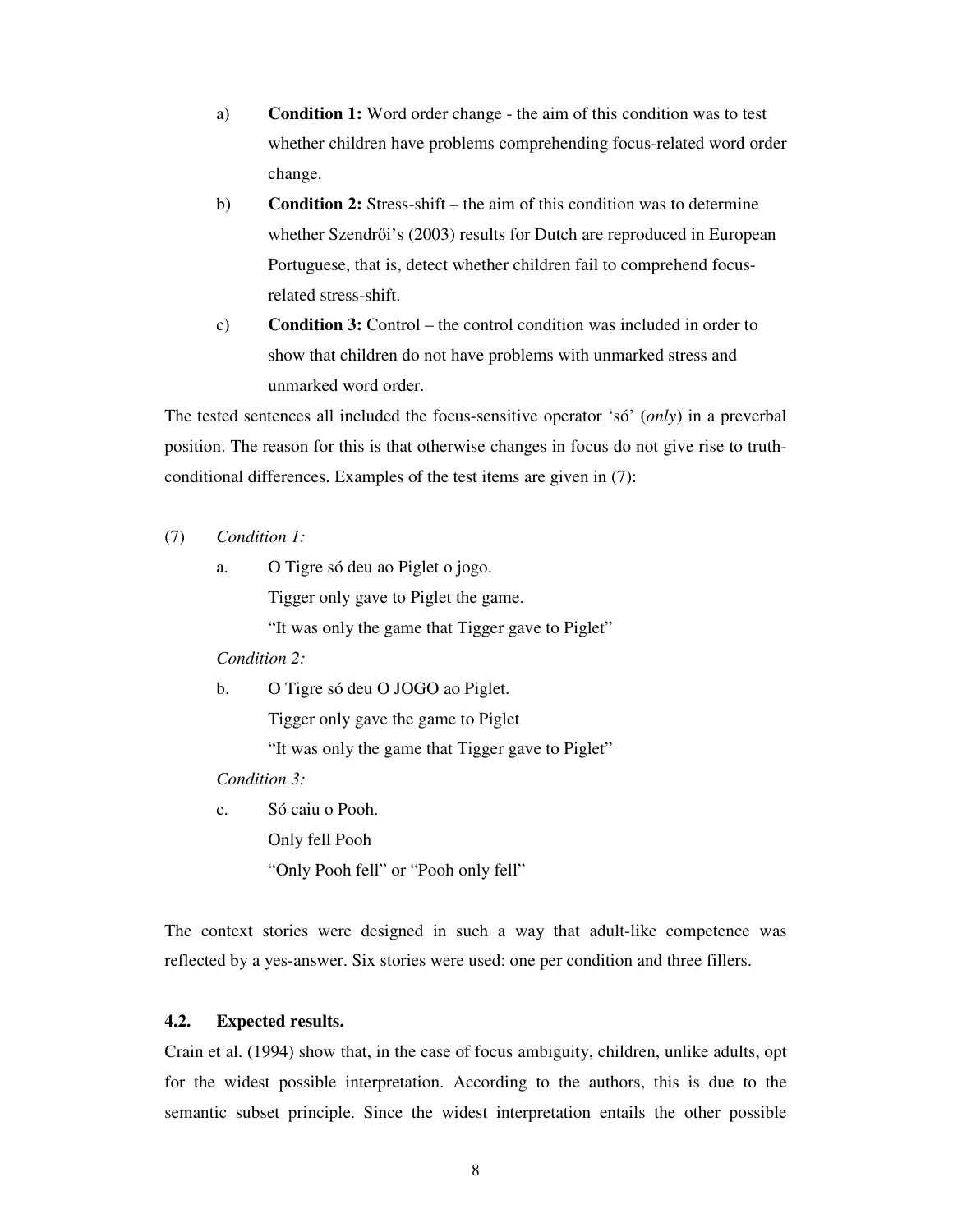interpretation, it would be impossible for the child to find out that the widest reading is possible on the basis of positive evidence, in case the narrowest is adopted. For this argumentation to become clearer, consider the following example:

(8) O Tigre só deu o jogo ao Piglet. the Tigger only gave the game to Piglet. "Tigger only gave the game to Piglet"

The focus set of (8) contains VP and the Indirect Object, as illustrated in the possible paraphrases in (9):

- (9) a. Giving the game to Piglet was the only thing that Tigger did.
	- b. It was only to Piglet that Tigger gave the game.

Crucially, (9a) entails (9b). Hence, the child can discover the (9b) interpretation by assuming (9a) as a possible interpretation, but she will not be able to do the reverse, without facing a learnability problem. The results obtained in Szendrői (2003) confirm this.

Assuming this background and the predictions made by the interface theory, the expected results for each of the test items at stake are the following:

• S only V PP<sub>IO</sub> DP<sub>DO</sub> Focus set: {DP<sub>DO</sub>} *Word-order condition* 

The story presented makes the Direct Object reading true and the VP reading false, therefore the expected response, both for children and for adults is *yes*. In other words, since there is no ambiguity, and the interface theory predicts that syntactic focusmarking is unproblematic, it is expected that children interpret this sentence in an adultlike manner.

• S only V DP<sub>DO</sub> PP<sub>IO</sub> Focus set: {DP<sub>DO</sub>, VP} *Stress-shift condition* 

The story makes the Direct Object and Indirect Object readings true and the VP reading false. If children, unlike adults, fail to comprehend the role played by stressshift in marking focus, and if the Semantic Subset Principle is operative, it is expected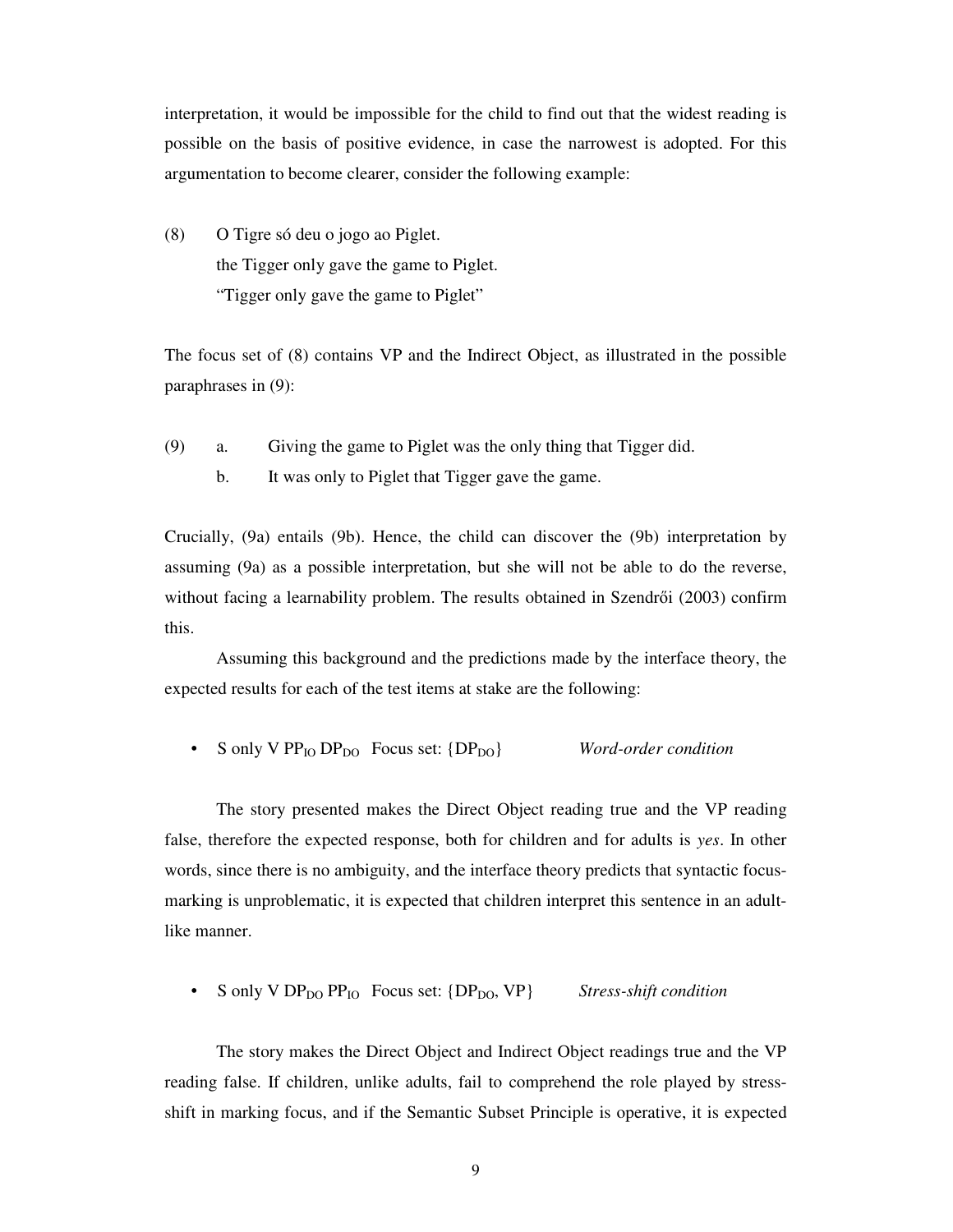that children's and adults' behaviours are different. Children, unlike adults, should have problems interpreting this sentence, assigning it a VP-focus interpretation, and interpreting it as false. Adults, on the contrary, should judge the sentence as true.

• Only VUnaccS Focus set: {Subj, IP} *Control condition*

Since the story makes the subject reading true and the IP reading false, it is expected that children, unlike adults, fail to interpret it correctly, assigning it the IP reading. Accordingly, the expected responses are "no" for children and "yes" for adults.

# **4.3. Results.**

In the following tables, the results of the experiment are presented:

|                          | YES            | NO             |
|--------------------------|----------------|----------------|
| Word order condition     | 78,95% (15/19) | 21,05% (4/19)  |
| (expected response: YES) |                |                |
| Stress-shift condition   | 5,26\% (1/19)  | 89,47% (17/19) |
| (expected response: NO)  |                |                |
| Control condition        | 84,21% (16/19) | 15,79% (3/19)  |
| (expected response: NO)  |                |                |

## **Table 2:** Results for adults

|                          | YES            | NO             |
|--------------------------|----------------|----------------|
| Word order condition     | $100\%$ (6/6)  | $0\%$ (0/6)    |
| (expected response: YES) |                |                |
| Stress-shift condition   | $100\%$ (6/6)  | $0\%$ (0/6)    |
| (expected response: YES) |                |                |
| Control condition        | $66,6\%$ (4/6) | $33,3\%$ (2/6) |
| (expected response: YES) |                |                |

The results presented above enable us to draw the following general conclusions

a) Syntactic focus marking is unproblematic for children;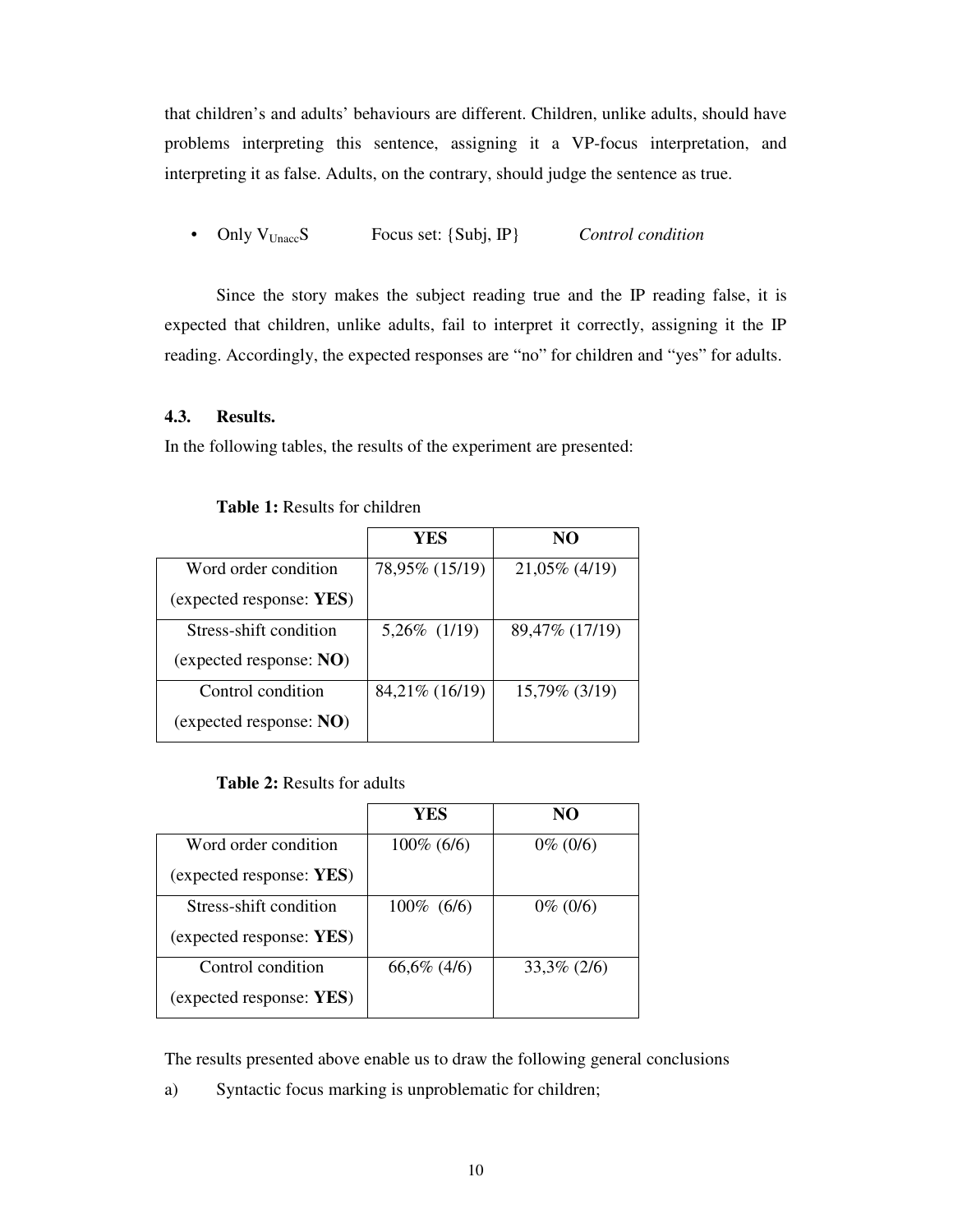b) Stress-shift is problematic for children.

## **4.4. Discussion.**

Focusing on a comparison between the results obtained for the word order condition and the stress shift condition, it is clear that only the latter is problematic for children. This result supports the interface theory over the parametric view. Recall that the parametric view predicts no contrast between the two conditions, while the interface approach predicts that children should have problems with stress shift only, since this is the only strategy requiring reference set computation.

One problematic result is the one obtained for the control condition. The problem is that, since since VS is ambiguous, children should assign it the IP-reading, contrary to fact, because of the Semantic Subset Principle. A possible way of explaining this unexpected behavior is to link it to the fact that, in unaccusative contexts, both VS and SV orders are grammatical with wide focus reading. If children analyse VS as a non-canonical order, there would be no ambiguity for them. The evidence for this potential explanation is mixed. On the one hand, adults response was only 66% YES in this condition, indicating the presence of the ambiguity, while children performed more uniformly (84%). However, production data indicate that a younger child treats unaccusative VS as a canonical order (Adragão 2001). An alternative explanation stems from the fact that although both an IP- and a S-focus reading is potentially available in the case of unaccusatives, nevertheless intervening factors block the 'blind' application of the Semantic Subset Principle (e.g. subject is often not part of the focus). In such a case, an alternative strategy could be invoked to resolve the ambiguity. One such strategy that has been proposed to apply in a similar ambiguity situation is that children try to be 'charitable': i.e. facing two possible interpretations, they adopt the one that makes the utterance *true*. This would also explain why children adopt the S-focus interpretation in the case of unaccusatives. Further research is needed in order to clarify this issue.

# **5. Conclusions.**

The experiment reported in this paper allowed for showing that Portuguese children do not treat different strategies for focus marking in the same way. It was shown that children have problems with comprehending stress shift, a result already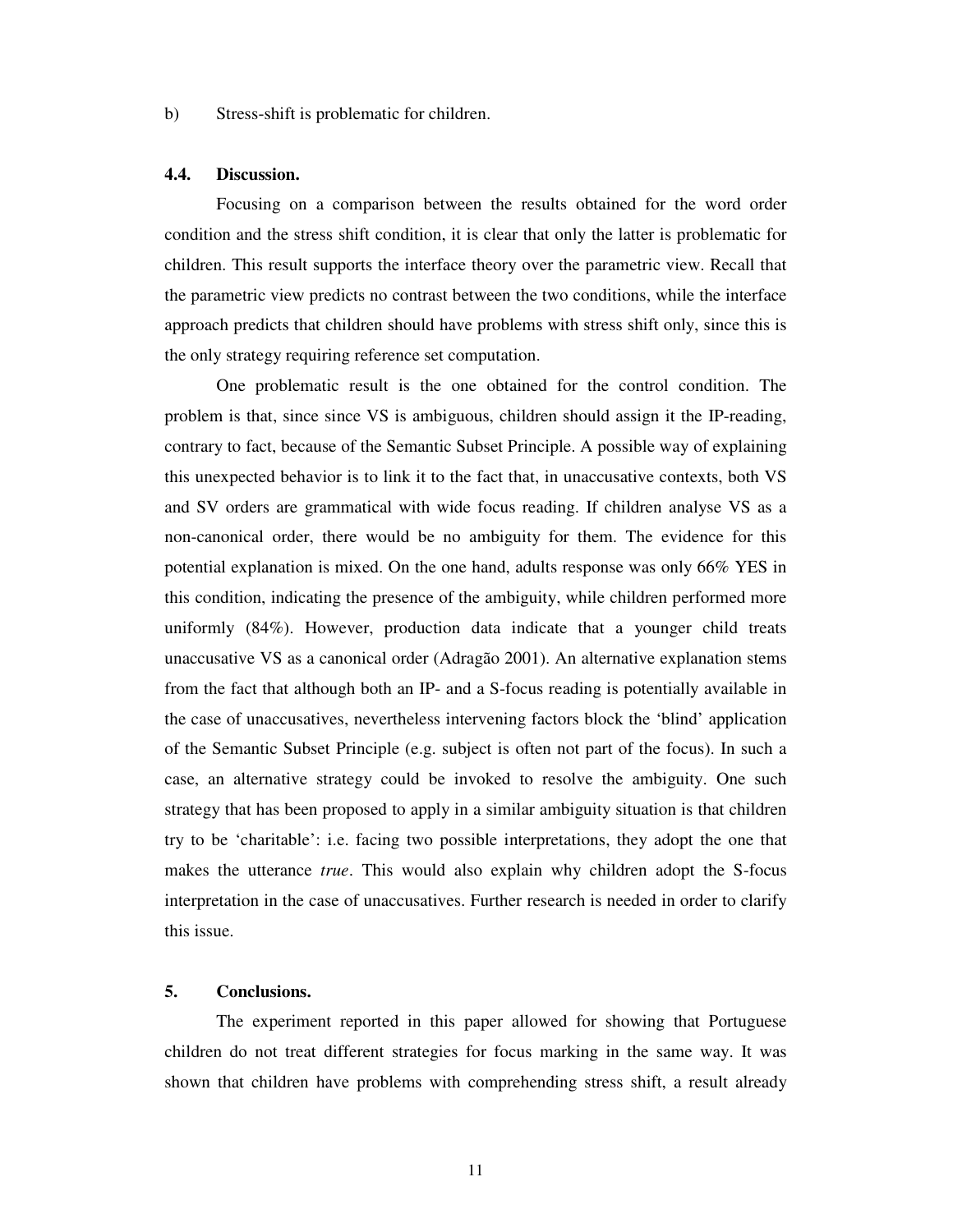achieved for other languages. Conversely, syntactic focus-marking is not problematic for children.

These results permit comparing two approaches to focus: the interface theory, as outlined in Reinhart (1995, to appear), and parametric views, such as the one advocated in Horvath (1986). It was argued that the results obtained favour the former approach, since a parametric view predicts that children should not exhibit a contrast in responding to prosodic and syntactic focus marking. Therefore, children's performance favours a unified approach to focus, according to which syntax and prosody are not independent, and work together for the purpose of focus marking.

Moreover, the results obtained cast doubt on the prosodic bootstrapping hypothesis for the setting of parameters related to word order. This hypothesis crucially relies on the assumption that sensitivity to the location of prosodic prominence precedes sensitivity to word order variation and stress shift. In particular, it is fundamental to this hypothesis that children 'ignore' data with non-canonical stress placement. However, as we demonstrated, children are able to identify the interpretative consequence of word order variation, while they fail to do the same in the case of marked prosody.

#### **References.**

- Adragão, M. M. (2001). *Aquisição da inversão numa criança entre os dois e os três anos*. ms, Universidade Nova de Lisboa
- Cardinaletti, A. (1998). "On the Deficient/Strong Opposition in Possessive Systems" *Possessors, Predicates, and Movement in the Determiner Phrase*. A. Alexiadou & C. Wider (eds), 17-53. John Benjamins
- Castro, A. and J. Costa (2003). "Weak forms as Xº: prenominal possessives and preverbal adverbs in Portuguese", in A. T. Pérez-Leroux & Y. Roberge (eds) *Romance Linguistics: theory and acquisition*, Amsterdam & Philadelphia, John Benjamins, 95-110.
- Costa, J. (1998). *Word Order Variation. A constraint-based approach*. PhD dissertation, HIL/Leiden University
- Costa, J. (2004). *Subject positions and interfaces: the case of European Portuguese*. Berlin: Mouton de Gruyter
- Costa, J. and M. C. Figueiredo Silva (to appear) "On the (in)dependence relations between syntax and pragmatics." in V. Molnar & S. Winkler (eds.) *Architecture of* Focus, Mouton de Gruyter